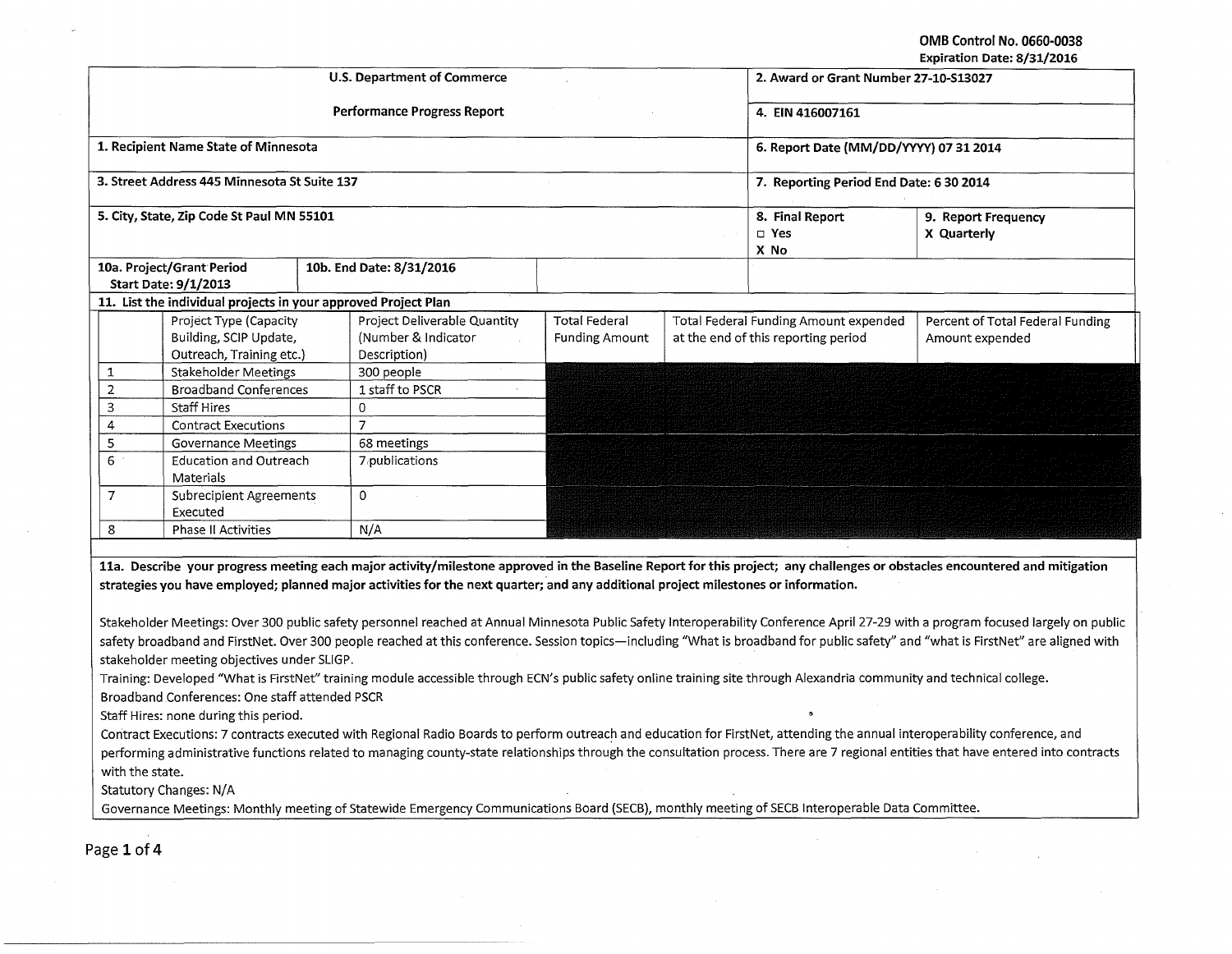Education and Outreach materials: 1129 Quarterly newsletter published introducing the FirstNet program, five sample presentations for FirstNet published at ECN's website, and "What is FirstNet" training module published; Tribal outreach: FirstNet presentation to a meeting of the tribal police-five tribes represented.

11b. If the project team anticipates requesting any changes to the approved Baseline Report in the next quarter, describe those below. Note that any substantive changes to the Baseline Report must be approved by the Department of Commerce before implementation.

Current internal accounting does not separate fringe benefits from personnel salaries as of this report. Future reports will make this distinction, so there will be a discrepancy between this quarter and next quarter's reporting for personnel salaries and fringe benefits.

llc. Provide any other information that would be useful to NTIA as it assesses this project's progress.

None at this time.

lld. Describe any success stories or best practices you have identified. Please be as specific as possible.

Our annual interoperability conference provided a tremendous opportunity to hit a large group of public safety officials with a variety of content on FirstNet and LTE. The conference allowed us to take deep dives into technology for technical staff, general overviews for elected officials and decision-makers and everything in between. It is up to this point one of the most successful arms of our education and outreach program.

12. Personnel

12a. If the project is not fully staffed, describe how any lack of staffing may impact the project's time line and when the project will be fully staffed.

The project is fully staffed.

12b. Staffing Table

| FTE % | Project(s) Assigned                            | Change                     |
|-------|------------------------------------------------|----------------------------|
| -50   | Oversight of all activities.                   | Salary subsidized @<br>50% |
| 25    | Support for governance, education and outreach | Contract amended           |
| 25    | Support for governance, education and outreach | Contract amended           |
| 25    | Support for governance, education and outreach | Contract amended           |
|       | Remove Row<br>Add Row                          |                            |
|       |                                                |                            |

Page 2 of 4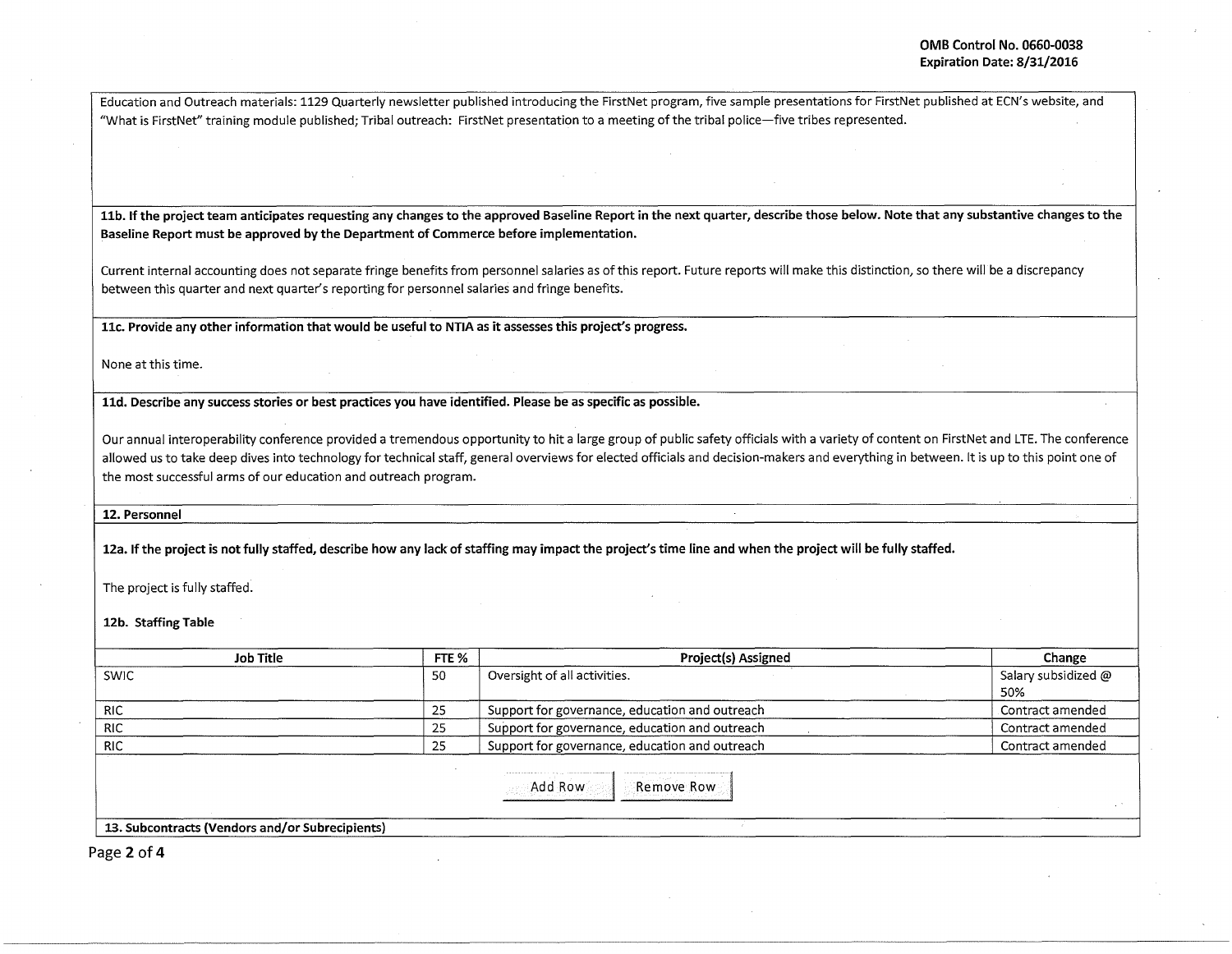## **OMB Control No. 0660-0038 Expiration Date: 8/31/2016**

| Name          | Subcontract Purpose              | Type<br>(Vendor/Subrec.)        | RFP/RFQ<br>Issued<br>(Y/N) | Contract<br>Executed<br>(Y/N) | Start<br>Date | End<br>Date   | <b>Total Federal</b><br><b>Funds Allocated</b> | <b>Total Matching</b><br>Funds Allocated | Project and % Assigned |
|---------------|----------------------------------|---------------------------------|----------------------------|-------------------------------|---------------|---------------|------------------------------------------------|------------------------------------------|------------------------|
| <b>MnFCP</b>  | Comprehensive<br>consultation    | Vendor                          | Y                          | Y                             | 11/4/20<br>13 | 6/31/2<br>016 | \$1,114,884.00                                 | \$278,721.00                             |                        |
| NE ECB        | Regional consultation<br>support | Vendor; joint-<br>powers entity | N                          | ٧                             | 4/27/20<br>14 | 6/31/2<br>016 | \$37,288.80                                    | \$9322.20                                |                        |
| <b>NW ECB</b> | Regional consultation<br>support | Vendor; joint-<br>powers entity | N                          | Υ                             | 4/27/20<br>14 | 6/31/2<br>016 | \$37,288.80                                    | \$9322.20                                |                        |
| <b>MESB</b>   | Regional consultation<br>support | Vendor; joint-<br>powers entity | N                          | Υ                             | 4/27/20<br>14 | 6/31/2<br>016 | \$37,288.80                                    | \$9322.20                                |                        |
| SE ESB        | Regional consultation<br>support | Vendor; joint-<br>powers entity | N                          | Y                             | 4/27/20<br>14 | 6/31/2<br>016 | \$37,288.80                                    | \$9322.20                                |                        |
| SR ECB        | Regional consultation<br>support | Vendor; joint-<br>powers entity | N                          | Y                             | 4/27/20<br>14 | 6/31/2<br>016 | \$37,288.80                                    | \$9322.20                                |                        |
| SW ECB        | Regional consultation<br>support | Vendor; joint-<br>powers entity | N                          | Y                             | 4/27/20<br>14 | 6/31/2<br>016 | \$37,288.80                                    | \$9322.20                                |                        |
| CM ECB        | Regional consultation<br>support | Vendor; joint-<br>powers entity | N                          | Y                             | 4/27/20<br>14 | 6/31/2<br>016 | \$37,288.80                                    | \$9322.20                                |                        |

Add Row Remove Row

**13b. Describe any challenges encountered with vendors and/or subrecipients.** 

None at this time.

## 14. Budget Worksheet

Columns 2, 3 and 4 must match your current project budget for the entire award, which is the SF-424A on file. Only list matching funds that the Department of Commerce has already approved.

| Project Budget Element (1)   | Federal Funds<br>Awarded (2) | Approved Matching<br>Funds $(3)$ | Total Budget | Federal Funds<br>Expended (5) | Approved Matching Funds<br>Expended (6) | Total Funds Expended (7) |
|------------------------------|------------------------------|----------------------------------|--------------|-------------------------------|-----------------------------------------|--------------------------|
| a. Personnel Salaries        | \$75,560.00                  | \$20,804.00                      | \$96,364.00  | \$13,335.91                   | \$3.553.69                              | \$16,889.60              |
| b. Personnel Fringe Benefits | \$21,157.00                  | \$5,825.00                       | \$26.982.00  |                               |                                         |                          |
| c. Travel                    | \$143,424.00                 | \$35,856.00                      | \$179.280.00 | \$7.469.81                    | \$1.847.29                              | \$9.317.10               |
| d. Equipment                 |                              |                                  |              |                               |                                         |                          |
| e. Materials/Supplies        |                              |                                  |              |                               |                                         |                          |

 $\mathbf{r}$ 

Page **3 of4**